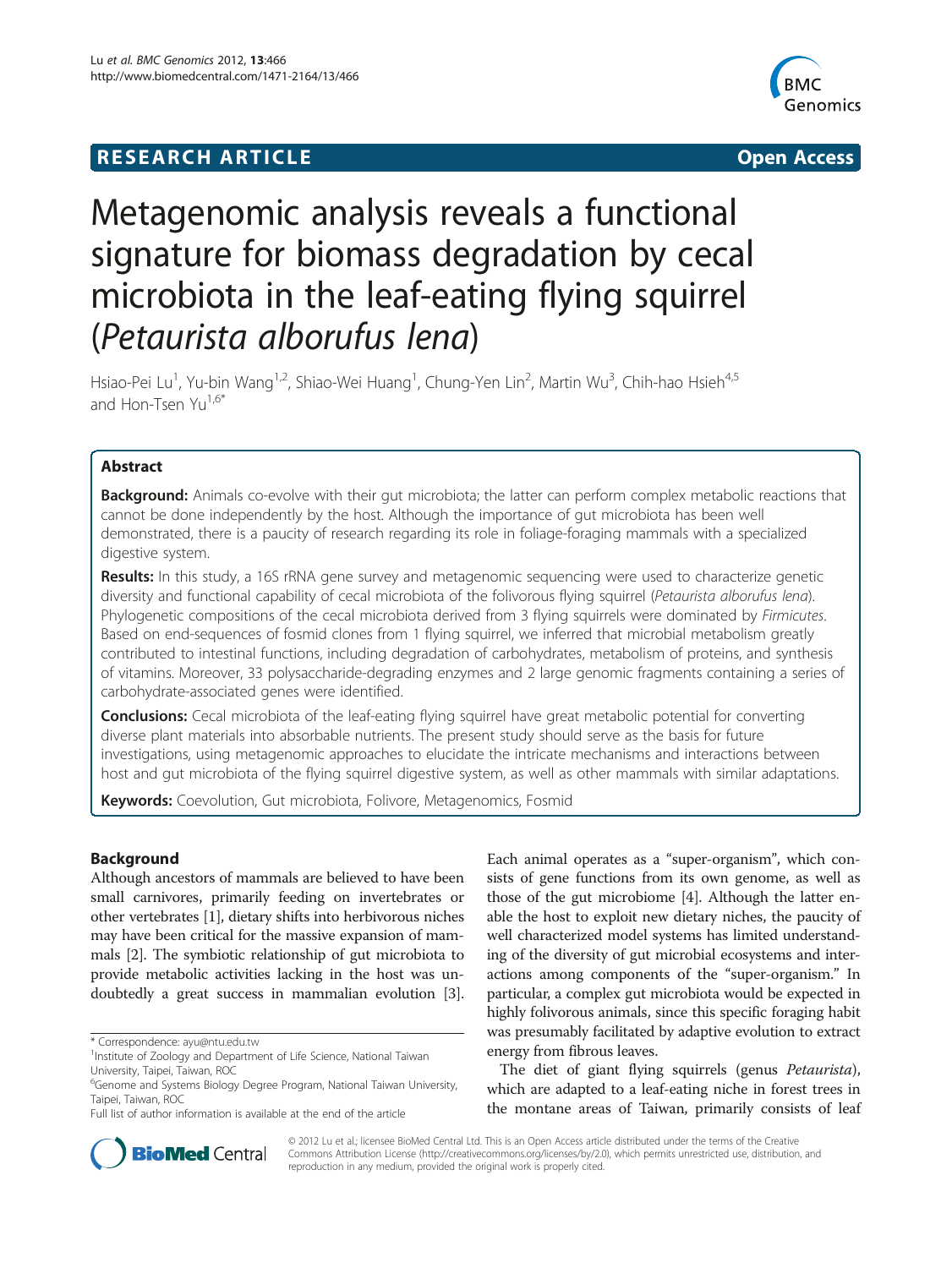parts (buds, petioles, young leaves, and mature leaves) of diverse tree species [[5,6](#page-10-0)]. That those leaves supply less energy per unit weight relative to other plant parts (e.g. fruits, flowers and seeds) poses special difficulties for folivores [[7\]](#page-10-0). Furthermore, the giant flying squirrel weighs no more than 1.5 kg, making it one of the smallest mammals sustained by a strictly folivorous diet [[8\]](#page-10-0). Compared to large herbivores (e.g. ruminants, horses and elephants), small herbivores have a relatively high energy demand, but low absolute gut capacity [\[9\]](#page-11-0). Therefore, giant flying squirrels are expected to have complex digestive strategies, including a well-adapted gut microbiota.

Metagenomics, which uses efficient sequencing techniques to provide enormous datasets for phylogenetic and functional analyses, is well suited to investigating gut microbiota engaged in complex metabolic interactions [[10,11\]](#page-11-0). In the present study, a fosmid library was used for reconstructing partial genomes of novel uncultured bacteria expected to be involved in plant biomass degradation. Furthermore, a 16S rRNA gene survey and metagenomic approaches were used to investigate genetic diversity and functional capability of the cecal microbiota in the folivorous flying squirrel (Petaurista alborufus lena).

Our data clearly elucidated the functional signature of this mammalian "super-organism" adapted to a particular ecological environment. During the transition to a specific foliage diet, extensive changes due to adaptive evolution on flying squirrels and their gut microbiota were manifested in the entire system, rather than a single species or gene. We inferred that the limited energy provided by a leaf diet was allocated and circulated among numerous microbial species and the host, apparently resulting in mutually beneficial interactions. The metagenomic datasets generated advanced our understanding regarding the complex processes of supplying the energy needed for small mammalian folivores; furthermore, they may provide insights into energy transfer in forest ecosystems.

# Results

# Anatomical confirmation of the cecum as a fermentation chamber

It is generally accepted that small mammalian herbivores have substantial cecal microbial fermentation [[7](#page-10-0)]. We sought to verify if this was the case in the flying squirrel. We examined 4 white-faced flying squirrels, each with a full gastrointestinal (GI) tract. For all 4 squirrels, the average length of the entire GI tract was  $411 \pm 35$  cm (mean  $\pm$  SD), 10 times the body length (average,  $40 \pm 3$ ) cm). This GI tract to body length ratio was similar to those of other cecum-fermenter mammals [\[9](#page-11-0)], such as rabbits (ratio of 10) and lemurs (ratio of 13) [[12\]](#page-11-0). The weight/length ratio including food (g/cm) was used as

an indicator of the digesta-retaining capacity of the small intestine, cecum, and large intestine. An extremely distended cecum, containing nearly 50% of the gut contents by weight, was the most salient feature (Table 1). Moreover, the weight/length ratio for the cecum was 6–8 times greater than that of the small or large intestines.

# Phylogenetic profiles of cecal microbiota, based on 16S rRNA gene sequences

To characterize the bacterial community of the cecum, 16S rRNA gene libraries were constructed from 2 individuals (FS1 and FS2). After elimination of short, lowquality, and chimera sequences, a total of 520 and 440 sequences were obtained for FS1 and FS2, respectively. Based on a 97% sequence identity threshold, the 2 libraries respectively contained 173 (FS1) and 165 (FS2) phylotypes or OTUs (Operational Taxonomic Units), with 262 (FS1) and 293 (FS2) estimated species diversity (Chao1) of cecal microbiota ([Additional file 1\)](#page-10-0).

The 16S rRNA sequences from the 2 flying squirrels were classified into 4 phyla of bacteria, with <1% unclassified bacterial sequences (Table [2](#page-2-0)). Two microbial communities were both extremely dominated by Firmicutes, with sequence abundances of 96.5 and 88.4%, respectively (average, 92.92%). The remainder of the sequences belonged to Actinobacteria (2.7 and 5.9%; average, 4.17%), Proteobacteria (0.6 and 1.6%; average, 1.04%), and Verrucomicrobia (0 and 3.2%; average, 1.46%).

Data from the present study were compared to published data from fecal samples of 56 mammalian species [[13\]](#page-11-0), and from the fermentation chambers of lean laboratory mice (cecum) [\[14\]](#page-11-0) and cattle (rumen) [\[15](#page-11-0)], using the principal coordinates analysis (PCoA) of the UniFrac metric matrix (Figure [1](#page-3-0)). This analysis summarized variation in sampled communities, based on phylogenetic differences in bacterial members, and generated plots that separated individual communities. The flying squirrels were near to other herbivores, but not clustered with the omnivorous Prevost's squirrel, although they are phylogenetic kin (Figure [1\)](#page-3-0). As expected, mice were similar to other omnivores, whereas cattle were far from most foregut herbivores, as were banteng, a close relative of cattle, which may reflect domestication of these two ruminant species.

To gain more insight into fermentation chambers (functional counterparts to the flying squirrel's cecum),

Table 1 Mean ± SD anatomical features of 3 intestinal compartments of the white-faced flying squirrel  $(N = 4)$ 

|              | <b>Small intestine</b> | Cecum            | Large intestine |
|--------------|------------------------|------------------|-----------------|
| Weight (g)   | $81.75 + 18.93$        | $143.00 + 31.51$ | $66.00 + 12.41$ |
| Length (cm)  | $182.75 + 28.44$       | $48.53 + 2.07$   | $171.95 + 7.76$ |
| $W/L$ (g/cm) | $0.45 + 0.08$          | $2.93 + 0.56$    | $0.38 \pm 0.06$ |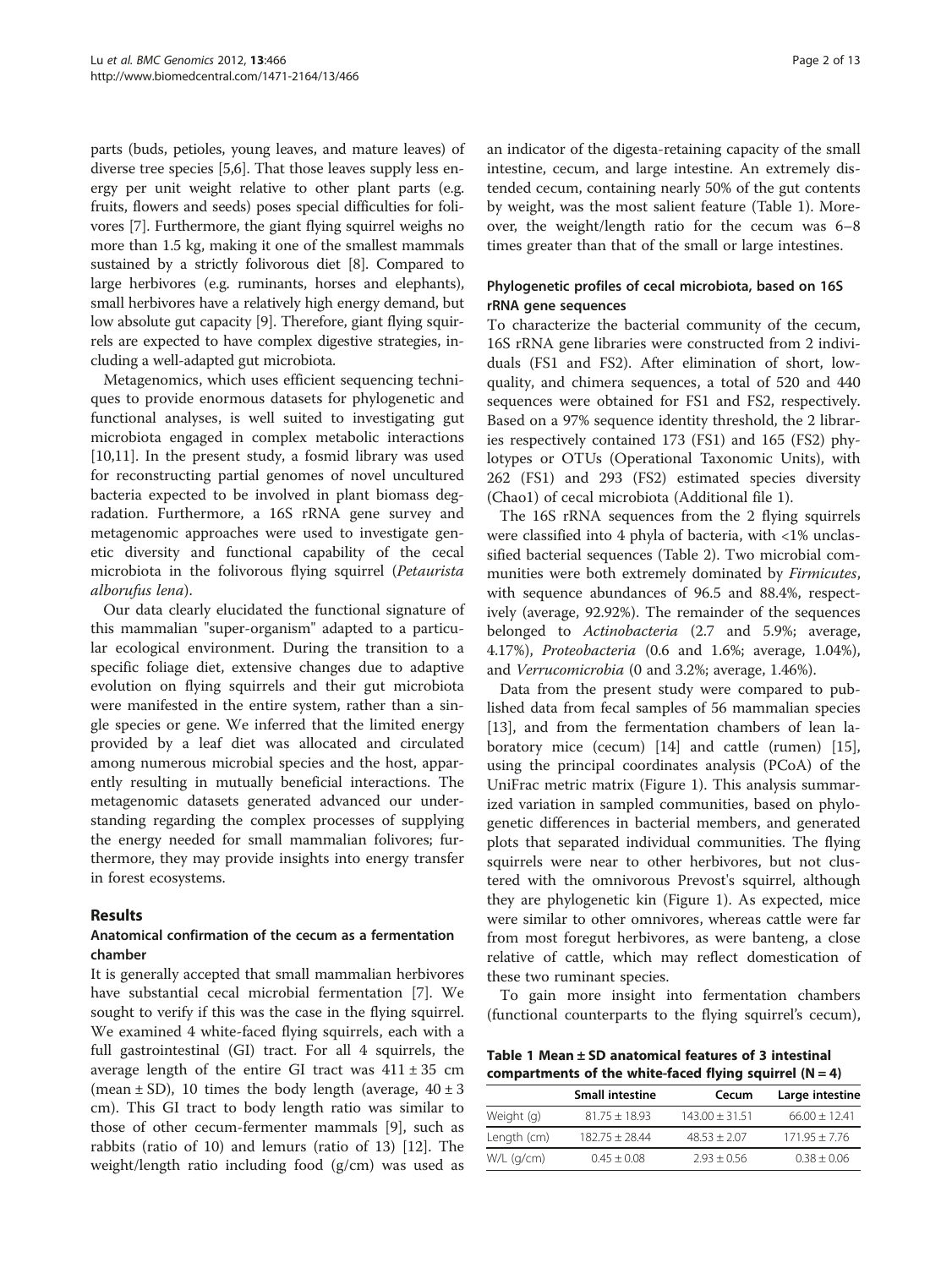| <b>Bacterial phylum</b> | <b>Flying squirrel</b> |                |                |        | Mouse      |                |                | Cattle         |                   |                |             |                |            |
|-------------------------|------------------------|----------------|----------------|--------|------------|----------------|----------------|----------------|-------------------|----------------|-------------|----------------|------------|
|                         | <b>OTU</b>             | OTU (%) Clones |                |        | Clones (%) | OTU            | <b>OTU</b> (%) |                | Clones Clones (%) |                | OTU OTU (%) | Clones         | Clones (%) |
| Acidobacteria           | $\circ$                | 0.00           | $\Omega$       | 0.00   | (0.48)     | $\mathbf{0}$   | 0.00           | $\mathbf 0$    | 0.00              | $\mathbf{0}$   | 0.00        | $\mathbf 0$    | 0.00       |
| Actinobacteria          | 9                      | 3.60           | 40             | 4.17   | (8.19)     | 6              | 1.71           | 20             | 1.79              | $\overline{1}$ | 0.15        | $\mathbf{1}$   | 0.04       |
| Aquificae               | $\Omega$               | 0.00           | $\Omega$       | 0.00   | (0.06)     | $\Omega$       | 0.00           | $\mathbf 0$    | 0.00              | $\Omega$       | 0.00        | $\mathbf 0$    | 0.00       |
| <b>Bacteroidetes</b>    | $\Omega$               | 0.00           | $\Omega$       | 0.00   | (2.60)     | 56             | 15.95          | 325            | 29.02             | 92             | 13.63       | 347            | 12.34      |
| Chlamydiae              | $\circ$                | 0.00           | $\circ$        | 0.00   | (0.00)     | $\mathbf{0}$   | 0.00           | $\overline{0}$ | 0.00              | $\overline{1}$ | 0.15        | $\overline{1}$ | 0.04       |
| Chlorobi                | $\Omega$               | 0.00           | $\Omega$       | 0.00   | (0.45)     | $\mathbf{0}$   | 0.00           | $\mathbf 0$    | 0.00              | $\mathbf 0$    | 0.00        | $\mathbf 0$    | 0.00       |
| Chloroflexi             | $\circ$                | 0.00           | $\circ$        | 0.00   | (1.77)     | $\circ$        | 0.00           | $\mathbf 0$    | 0.00              | $\circ$        | 0.00        | $\mathbf 0$    | 0.00       |
| Cyanobacteria           | $\circ$                | 0.00           | $\Omega$       | 0.00   | (1.48)     | $\Omega$       | 0.00           | $\mathbf 0$    | 0.00              | $\Omega$       | 0.00        | $\mathbf 0$    | 0.00       |
| Deinococcus-Thermus     | $\Omega$               | 0.00           | $\overline{0}$ | 0.00   | (0.39)     | $\Omega$       | 0.00           | $\mathbf 0$    | 0.00              | $\Omega$       | 0.00        | $\mathbf 0$    | 0.00       |
| Firmicutes              | 231                    | 92.40          | 892            | 92.92  | (60.78)    | 284            | 80.91          | 764            | 68.21             | 554            | 82.07       | 2083           | 74.08      |
| Fusobacteria            | $\mathbf{0}$           | 0.00           | $\circ$        | 0.00   | (0.80)     | $\circ$        | 0.00           | $\mathbf{0}$   | 0.00              | $\circ$        | 0.00        | $\mathbf{0}$   | 0.00       |
| Planctomycetes          | $\Omega$               | 0.00           | $\Omega$       | 0.00   | (0.06)     | $\Omega$       | 0.00           | $\mathbf 0$    | 0.00              | $\overline{2}$ | 0.30        | $\overline{2}$ | 0.07       |
| Proteobacteria          | 5                      | 2.00           | 10             | 1.04   | (11.85)    | $\overline{3}$ | 0.85           | 9              | 0.80              | $\overline{7}$ | 1.04        | 352            | 12.52      |
| Spirochaetes            | $\circ$                | 0.00           | $\circ$        | 0.00   | (1.48)     | $\circ$        | 0.00           | $\mathbf 0$    | 0.00              | $\mathbf 0$    | 0.00        | $\mathbf{0}$   | 0.00       |
| Synergistetes           | $\mathbf{0}$           | 0.00           | $\circ$        | 0.00   | (0.00)     | $\mathbf{0}$   | 0.00           | $\mathbf 0$    | 0.00              | $\overline{1}$ | 0.15        | $\mathbf{1}$   | 0.04       |
| Thermotogae             | $\Omega$               | 0.00           | $\Omega$       | 0.00   | (0.77)     | $\Omega$       | 0.00           | $\mathbf{0}$   | 0.00              | $\Omega$       | 0.00        | $\Omega$       | 0.00       |
| Verrucomicrobia         |                        | 0.40           | 14             | 1.46   | (8.77)     | $\mathbf{0}$   | 0.00           | $\mathbf 0$    | 0.00              | $\overline{2}$ | 0.30        | $\overline{2}$ | 0.07       |
| Candidate division OP10 | $\Omega$               | 0.00           | $\Omega$       | 0.00   | (0.00)     | $\mathbf{0}$   | 0.00           | $\mathbf 0$    | 0.00              | $\overline{1}$ | 0.15        | $\overline{1}$ | 0.04       |
| Candidate division TM7  | $\Omega$               | 0.00           | $\circ$        | 0.00   | (0.00)     | $\mathbf{1}$   | 0.28           | $\mathbf{1}$   | 0.09              | 6              | 0.89        | 9              | 0.32       |
| Unclassified bacteria   | $\overline{4}$         | 1.60           | 4              | 0.42   | (0.06)     | $\mathbf{1}$   | 0.28           | $\mathbf{1}$   | 0.09              | 8              | 1.19        | 13             | 0.46       |
| Total                   | 250                    | 100.00         | 960            | 100.00 | (100.00)   | 351            | 100.00         | 1120           | 100.00            | 675            | 100.00      | 2812           | 100.00     |

<span id="page-2-0"></span>Table 2 Comparison of the phylogenetic composition of bacteria

"Flying squirrel" represented combined data for cecal mircrobiota of 2 flying squirrels (FS1 and FS2). "Mouse" represents combined data for cecal microbiota of 3 lean mice [\[14](#page-11-0)]. "Cattle" represents combined data for rumen microbiota of 3 cattle [\[15\]](#page-11-0). Numbers of phylotypes (OTUs) for each phylum were given for analyses of 16S rRNA gene libraries. Numbers in parentheses for "Flying squirrel" were relative abundances estimated by fosmid end-sequences from 1 flying squirrel (FS5).

we further compared our data to those from the mouse cecum [[14\]](#page-11-0) and the cattle rumen [[15\]](#page-11-0) (Table 2 and [Add](#page-10-0)[itional file 2\)](#page-10-0). A total of 11 bacterial phyla/groups were identified by 16S rRNA gene sequences obtained from the 3 host species (Table 2), of which microbial communities differed in the proportions of microbial groups  $(P < 0.001, X^2)$ . It was noteworthy that 3 communities were all dominated by Firmicutes (flying squirrel 93%, mouse 68%, and cattle 74%). Further, Bacteroidetes was absent from the flying squirrel, but was well represented in both the mouse (29%) and cattle (12%). When the 16S rDNA sequence variation and relative abundances of phylotypes were considered, the 3 species, which each formed a tight cluster, were well separated by PCoA (first 2 axes summarized 71.7% of total variation), based on the weighted UniFrac metric matrix [\(Additional file 2](#page-10-0)).

# Phylogenetic profile of microbiota based on fosmid endsequences

Based on analysis of  $\sim$ 3 Mb of metagenomic sequences (from FS5), 5,012 open reading frames (ORFs) were predicted from the fosmid end-sequences and treated as gene tags (for further annotation). Up to 65% of the gene tags were classified into taxonomic ranks, based on

matches in the SEED database. According to the annotation, the majority of the microbiota belonged to Bacteria (95.8%), with the remainder attributed to Archaea (3.6%), Eukaryota (0.5%), and Viruses (0.1%).

The annotation allowed an additional assessment of microbial diversity from a third individual (FS5) in the present study. For bacteria, the most abundant phylum was Firmicutes (61%), followed by Proteobacteria (12%), Verrucomicobia (9%), Actinobacteria (8%),Bacteroidetes (3%), Chloroflexi (2%), Spirochaetes (1%), Cyanobacteria (1%), with an additional 8 phyla/groups each constituting < 1% (Table 2). In general, predominant phylogenetic groups represented by the fosmid end-sequences were similar to those identified in the 16S rRNA gene survey, but the pattern, based on fosmid end-sequences, differed from that based on 16S rRNA sequences  $(P < 0.001, X^2)$ , as 16S probing could only detect bacterial phyla and more bacterial phyla were detected by fosmid endsequences (Table 2), including those that were likely missed due to primer bias resulting from the 16S rRNA gene survey. Additionally, fosmid end-sequences detected non-bacterial phyla and viruses.

One hundred and sixteen sequences were assigned to archaea, namely Euryarchaeota (92%) and Crenarchaeota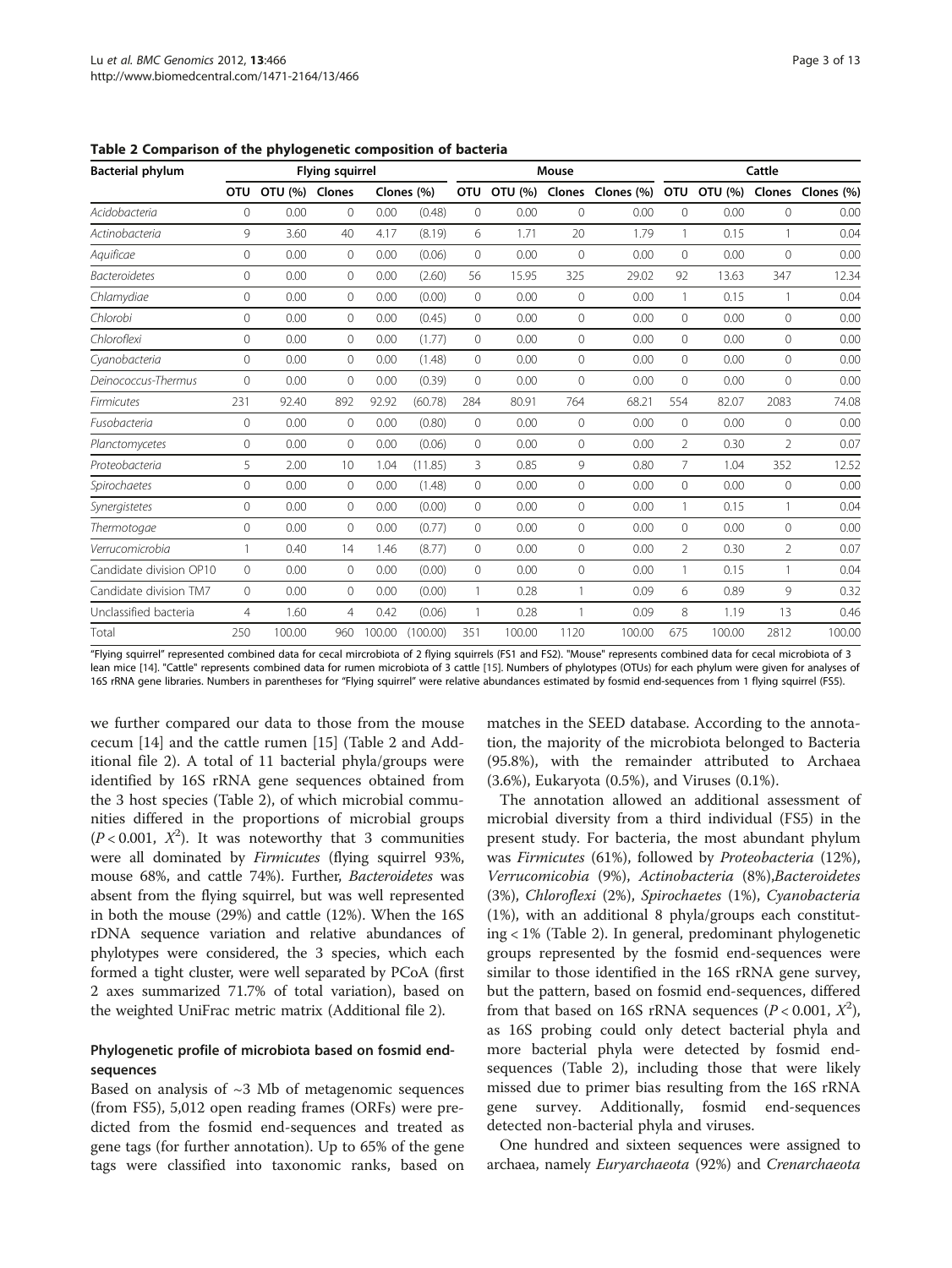(8%); the majority belonged to methanogens (e.g. Methanomicrobia, Methanobacteria, Methanococci, and Methanopyri). Sixteen eukaryotic sequences were also identified in the cecal microbiome, belonging to multicellular metazoan (possibly host DNA debris), Fungi, and Viridiplantae (likely dietary debris). Finally, 3 viral sequences were identified; all were assigned to double-stranded DNA viruses (a phage family: Siphoviridae) which only infect bacteria.

# Functional profile of the microbiota, based on fosmid end-sequences

The gene functions of the cecal microbiota were analyzed by searching similarity against several databases. Based on the MG-RAST results, 2,280 of the 5,012 gene tags were assigned to 1 of the SEED subsystems, in which genes are annotated according to biochemical pathways and their specific functional roles [[16](#page-11-0)]. On the basis of SEED Subsystem Hierarchy 1, hits were attributed to 26 functional groups (Figure [2](#page-4-0)). The "clustering-based subsystems" was the largest group, representing  $\sim$ 13% of hits. Genes in this category are functionally coupled, since they usually cluster together in genomic regions, although their activities are poorly understood. The next 4 most prominent groups were involved in protein metabolism (10%), amino acids and derivatives (9%), carbohydrate metabolism (9%), and synthesis of cofactors / vitamins (7%). Collectively, these 5 dominant groups accounted for almost 50% of the hits.

Protein metabolism was the second most prominent functional category and was dominated by the subcategory of biosynthesis (69%), followed by folding (16%), secretion (8%), and degradation (6%). Within the protein biosynthesis subcategory, most genes were involved in tRNA aminoacylation (adding an amino acid to tRNA). In addition, bacterial ribosomal proteins (both small and large subunits) were also abundant in this subcategory. In the protein folding subcategory, 36 chaperone proteins (e.g. GroEL, GroES, and DnaJ) were identified. Proteins involved in the secretory pathway, e.g. preprotein translocase subunits (SecG and SecY) and protein-export membrane proteins (SecD and SecF), were also detected.

The third most prominent functional category contained genes involved in production and recycling of amino acids. In addition to those involved in a variety of biosynthetic pathways, genes related to urea hydrolysis, including genes coding for the alpha, beta, and gamma subunits of urease, and for urease accessory protein UreD / UreG, were also detected.

The fourth most prominent category, carbohydrate metabolism, was dominated by central carbohydrate metabolism (35%), including enzymes involved in the TCA cycle,

<span id="page-3-0"></span>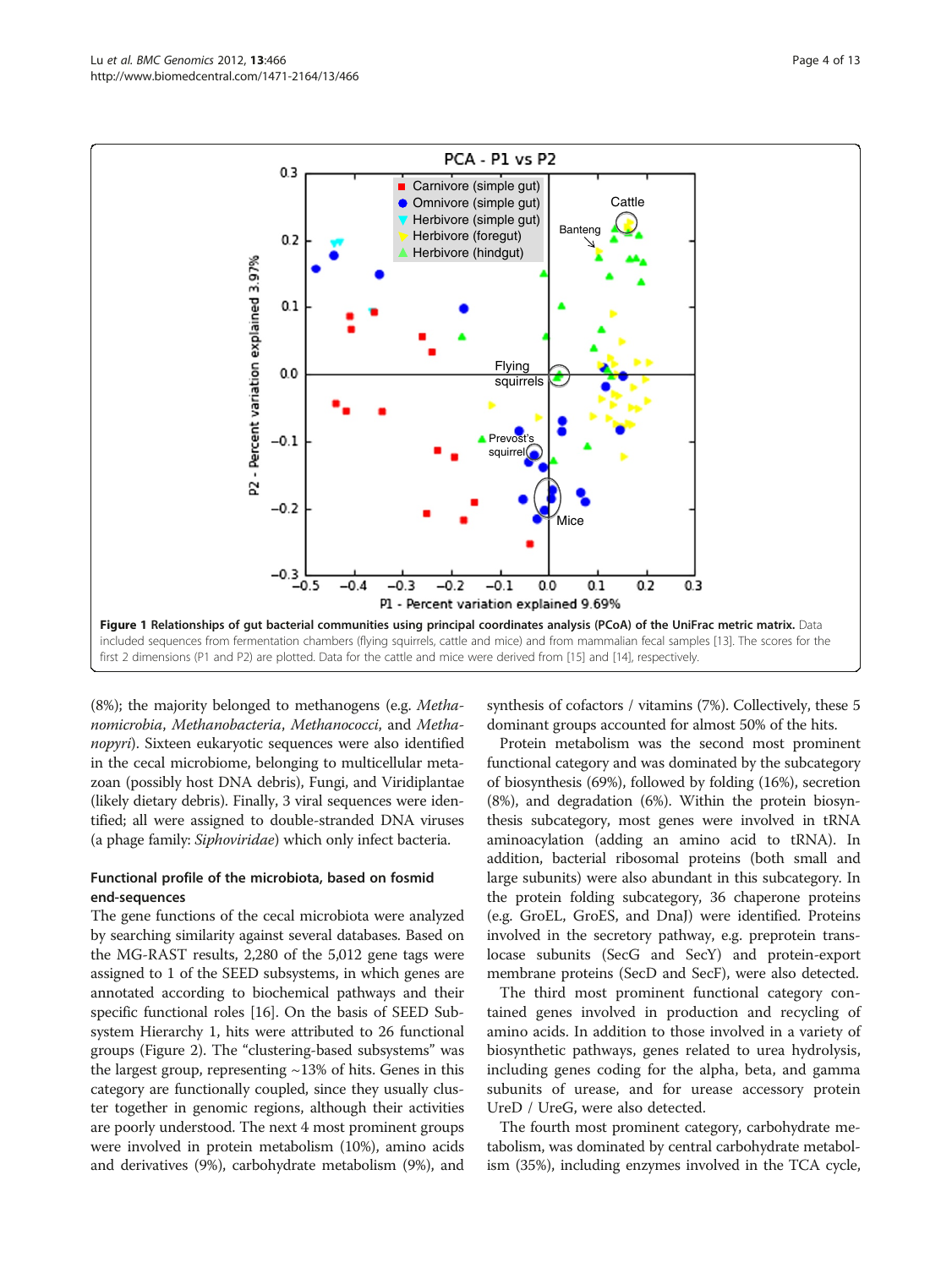<span id="page-4-0"></span>

pyruvate metabolism, and 3 pathways for glucose degradation to pyruvate (namely the Embden-Meyerhof, Entner-Doudoroff, and pentose phosphate pathways). In addition, the subcategories of monosaccharides (23%) and diand oligosaccharides (14%) were also abundant. Both sugar-degrading enzymes (e.g. beta-glucosidase, betagalactosidase, beta-xylosidase, and endoglucanase) and sugar-transporters (for xylose ribose, fucose, allose, rhamnose, arabinose, lactose, and cellobiose) were detected.

Following the carbohydrate metabolism category was a group of genes involved in synthesis of cofactors / vitamins, of which folate biosynthesis (24%) was the most abundant subsystem. In addition, syntheses of tetrapyrroles, coenzyme A, and quinone cofactors were well-represented (19, 13, and 12% of the category, respectively). Genes associated with biosynthesis of B vitamins, such as thiamine (B1), riboflavin (B2), niacin (B3), pantothenic acid (B5), pyridoxine (B6), biotin (B7), folic acid (B9), and cobalamin (B12), were also detected.

Similar to results obtained from the SEED subsystems, functional categories identified using the COG (Clusters of Orthologous Groups of proteins; [Additional file 3](#page-10-0)) and KEGG (Kyoto Encyclopedia of Genes and Genomes; [Additional file 4](#page-10-0)) databases showed that genes involved in amino acid metabolism (7 and 13%), carbohydrate metabolism (4 and 13%), and metabolism of cofactors and vitamins (4 and 4%) were common within the cecal metagenome. Comparing the proportion of major metabolic categories based on the SEED and KEGG databases,

carbohydrate metabolism was as dominant as amino acid metabolism, whereas based on COG, amino acid metabolism was twice as well represented as carbohydrate metabolism. In addition, although SEED and COG showed that genes involved in metabolism of cofactors and vitamins were more abundant than those in nucleotide metabolism, KEGG showed the opposite trend. Some apparent discrepancies may be due to differences (among the 3 functional categorization schemes) in naming and assigning differences. According to the COG and KEGG classifications, genes involved in energy metabolism (7 and 6%) were abundant. Those genes were classified into SEED subsystems of respiration (5%), sulfur metabolism (2%), and nitrogen metabolism (1%). Otherwise, genes in protein metabolism of SEED were categorized into information processing groups such as translation of COG and KEGG databases.

To focus on carbohydrate-active enzymes related to degradation of polysaccharides, sequences were annotated using information from the CAZy database [[17\]](#page-11-0). Thirtythree polysaccharide-degrading enzymes belonging to 16 glycoside hydrolase (GH) families and 1 carbohydrate esterase (CE) family were detected in the fosmid end-sequence dataset; 7 carbohydrate-binding modules (CBMs) associated with detected GHs were also identified (Table [3](#page-5-0)). These enzymes included cellulases (GH3 and GH9) and hemicellulases (GH2, GH35, GH39, and CE4). The amino acid identity between the fosmid end-sequences and the reference sequences ranged from 30 to 91%.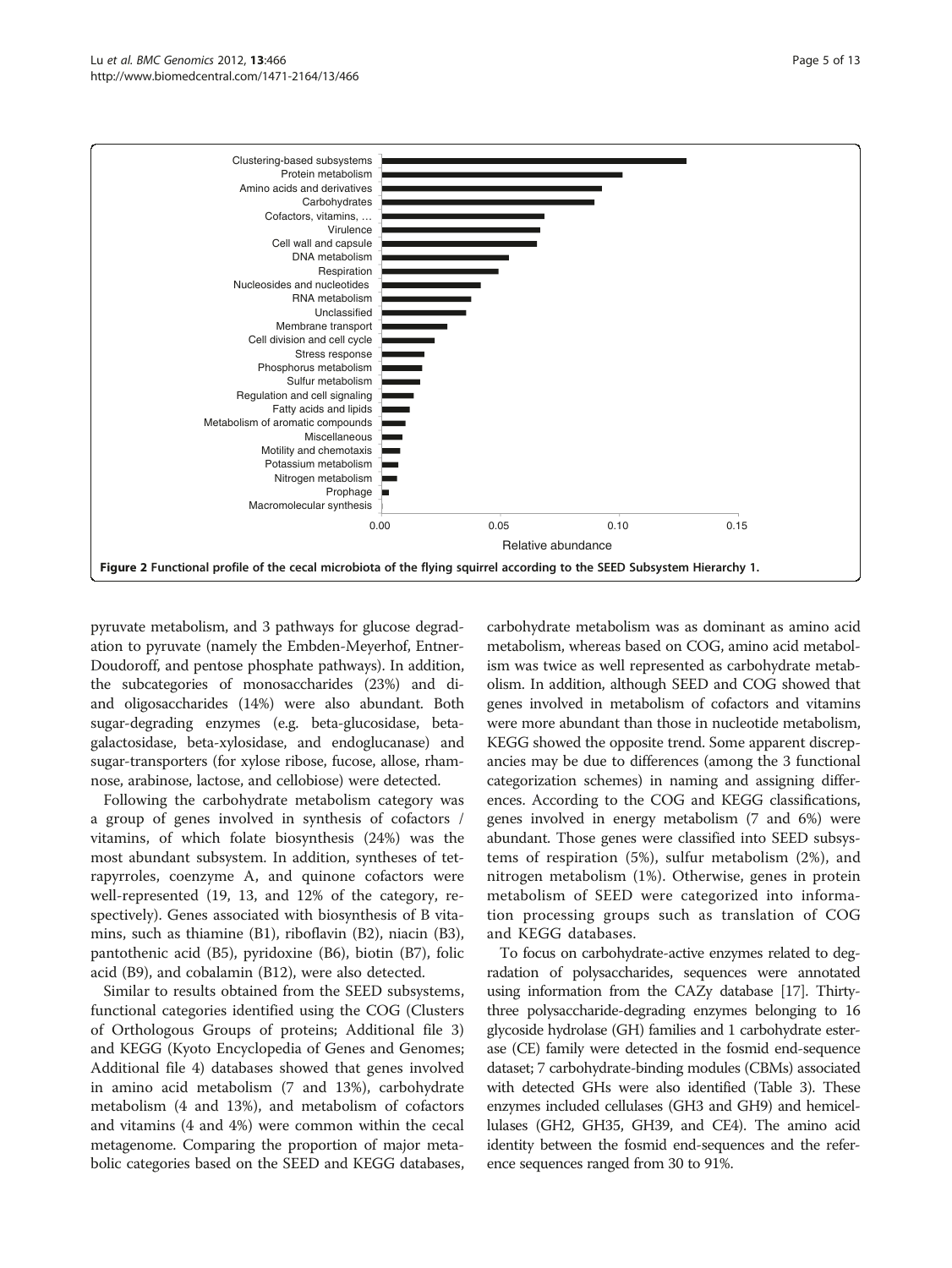# <span id="page-5-0"></span>Gene contents of fosmid inserts containing carbohydrateassociated genes

Sequences from 100 fosmid inserts were characterized to provide a survey of large contiguous genomic fragments. A total of 157 Mb of pyrosequencing paired-end reads was assembled into 125 scaffolds, comprising 3,042 kb genomic fragments. The average scaffold length was 24 kb (range, 2 to 67). In this dataset, 2 large scaffolds (both > 30 kb), each containing at least 3 carbohydrate-active enzymes, were chosen for further analysis. The assembled sequences for these 2 fosmid inserts were 31,463 bp (Scaffold\_56) and 33,847 bp (Scaffold\_90) and contained 28 and 32 ORFs, respectively (Figure [3](#page-6-0)). On average, 89% of the sequences were

protein-coding regions. The functional and taxonomic assignments of these ORFs were annotated according to the NCBI-nr and the COG databases ([Additional file 5](#page-10-0)).

Based on taxonomic assignments, these 2 genomic fragments were of bacterial origin and were likely derived from Firmicutes species, since approximately 90% of the ORFs were assigned to this phylum ([Add](#page-10-0)[itional file 5\)](#page-10-0). Of the 60 ORFs in the 2 scaffolds, 33 had  $\leq$  60% identity with any known gene, whereas only 9 had ≧ 80% identity. We inferred that Scaffold\_56 and Scaffold\_90 represented segments of hitherto uncharacterized bacterial genomes. Based on the COG functional categories (Figure [3](#page-6-0) & [Additional file 5](#page-10-0)), 12, 8, and 7 ORFs were classified into the G (carbohydrate transport

Table 3 Candidate fosmid clones containing enzymes for plant polysaccharide degradation

| Fosmid_ID | CAZy             | <b>Functional description</b>         | Identity (%) | <b>CBM</b> |
|-----------|------------------|---------------------------------------|--------------|------------|
| pLC07_F01 | GH <sub>2</sub>  | Beta-galactosidase                    | 51           | CBM32      |
| pEB10_E10 | GH3              | Beta-glucosidase                      | 38           |            |
| pEB09_F10 | GH3              | Beta-glucosidase                      | 42           |            |
| pEB07_A10 | GH3              | Beta-N-acetylhexosaminidase           | 48           |            |
| pEB15_H04 | GH9              | Cellobiohydrolase                     | 42           | CBM3       |
| pEB13_G01 | GH <sub>13</sub> | 4-alpha-glucanotransferase            | 36           |            |
| pLC07_G02 | GH <sub>13</sub> | 1,4-alpha-glucan branching enzyme     | 57           | CBM48      |
| pLC07_A12 | GH18             | Predicted glycosyl hydrolase          | 67           |            |
| pLC07_G03 | GH <sub>18</sub> | Predicted glycosyl hydrolase          | 69           |            |
| pEA02_E01 | GH <sub>20</sub> | Beta-N-acetylhexosaminidase           | 32           |            |
| pEB01_A03 | GH <sub>20</sub> | Beta-N-acetylhexosaminidase           | 36           |            |
| pEB04_D05 | GH <sub>20</sub> | Beta-N-acetylhexosaminidase           | 33           |            |
| pEA03_F02 | GH <sub>23</sub> | Soluble lytic murein transglycosylase | 82           |            |
| pEB14_G10 | GH <sub>23</sub> | Soluble lytic murein transglycosylase | 91           |            |
| pLC08_D10 | GH <sub>23</sub> | Soluble lytic murein transglycosylase | 88           |            |
| pLC09_B04 | GH <sub>23</sub> | Soluble lytic murein transglycosylase | 51           |            |
| pLD06_F11 | GH <sub>23</sub> | Soluble lytic murein transglycosylase | 91           |            |
| pLD10_C02 | GH <sub>23</sub> | Soluble lytic murein transglycosylase | 89           |            |
| pLD10_D11 | GH <sub>29</sub> | Alpha-L-fucosidase                    | 58           | CBM32      |
| pEB14_G12 | GH29             | Alpha-L-fucosidase                    | 40           |            |
| pLC06_A10 | GH <sub>29</sub> | Alpha-L-fucosidase                    | 58           |            |
| pLC04_G11 | GH31             | Alpha-glucosidases                    | 57           |            |
| pLD09_H03 | GH33             | Neuraminidase (sialidase)             | 37           |            |
| pLC03_A09 | GH35             | Beta-galactosidase                    | 44           | CBM32      |
| pEB17_F07 | GH39             | Beta-xylosidase                       | 38           |            |
| pLC08_F09 | GH73             | Glucosaminidase (YG repeat)           | 48           |            |
| pLD05_E02 | GH73             | Muramidase (flagellum-specific)       | 62           |            |
| pLC09_H11 | GH77             | 4-alpha-glucanotransferase            | 33           |            |
| pLC09_B03 | GH84             | Hyaluronidase                         | 46           | CBM32      |
| pLD05_D12 | GH110            | Alpha-1,3 galactosidase               | 49           | CBM51      |
| pEB16_A07 | CE4              | Predicted xylanase/chitin deacetylase | 30           |            |
| pEB20_C02 | CE4              | Predicted xylanase/chitin deacetylase | 31           |            |
| pLD04_D08 | CE4              | Predicted xylanase/chitin deacetylase | 44           |            |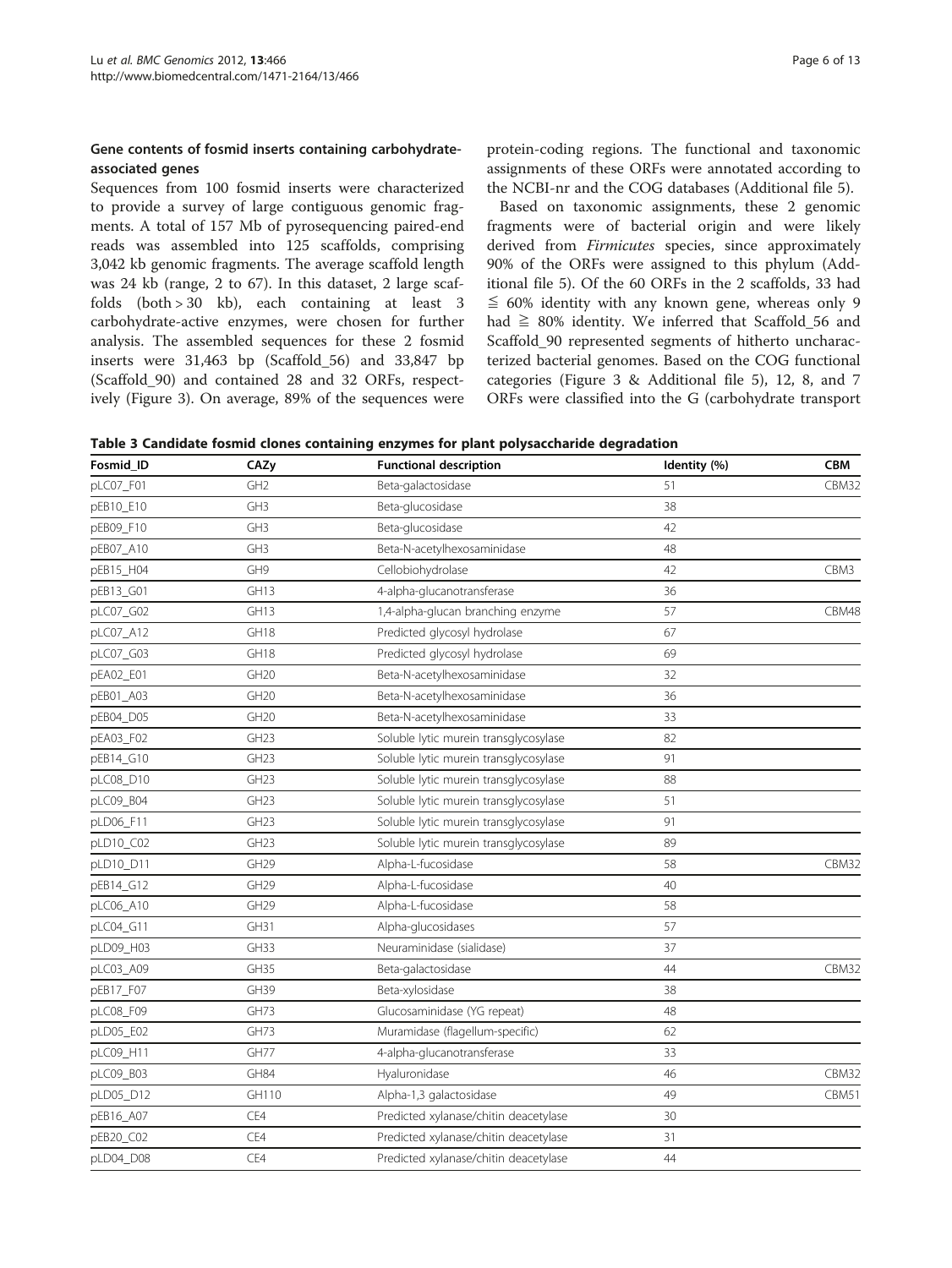<span id="page-6-0"></span>

and metabolism), L (replication, recombination, and repair), and K (transcription) categories, respectively, with other categories containing  $\leq$  3 ORFs each.

As regards carbohydrate-active enzymes, 6 putative GHs were encoded by ORFs-7, 11, and 12 of Scaffold\_56 and ORFs-9 and 28–30 of Scaffold\_90 (Figure 3 and [Additional file 5](#page-10-0)). With the exception of ORF-12 in Scaffold\_56, which coded for a GH2 enzyme, all of these ORFs coded for members of the GH3 family. The identified GH2 contained a catalytic domain (PF02836) and a

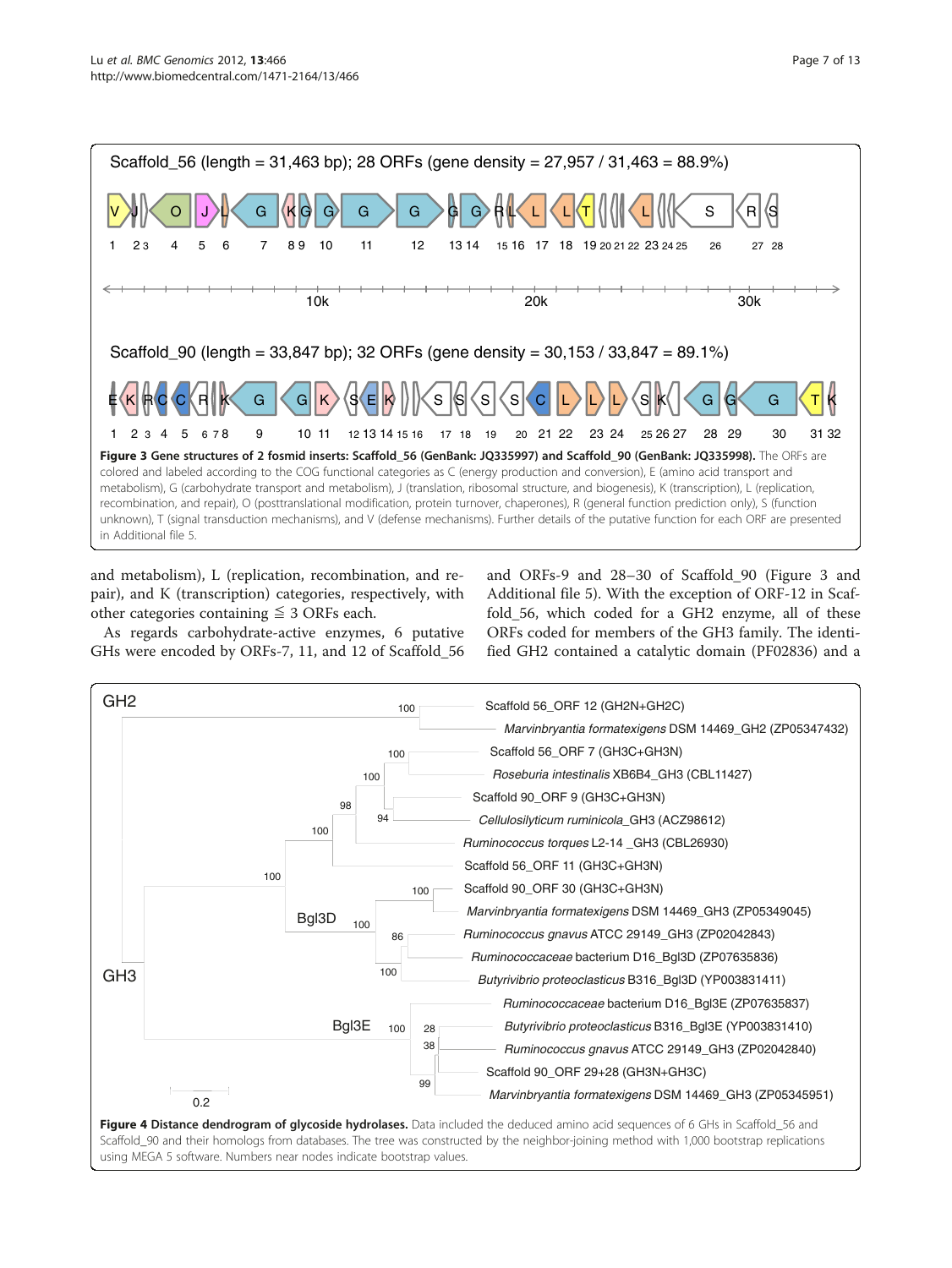sugar-binding domain (PF02837) with potential activities as a beta-galactosidase, beta-mannosidase, or beta-glucuronidase. The ORF-28 and ORF-29 in Scaffold\_90 coded for a polypeptide homologous to the C-terminal domain (PF01915) or N-terminal domain (PF00933) of a GH3 enzyme, respectively, whereas ORF-7 and ORF-11 in Scaffold 56 and ORF-9 and ORF-30 in Scaffold 90 each coded for both the N-terminal and C-terminal domains of GH3 enzymes with known activities, e.g. beta-glucosidase and beta-xylosidase.

The protein sequences of the GHs and their homologs from databases were used to construct a gene dendrogram (Figure [4\)](#page-6-0). The GH2 sequences were located at the root and were separated from the GH3 sequences. Three GH3 ORFs (ORF-9 in Scaffold\_90, and ORF-7 and ORF-11 in Scaffold\_56) were clustered with homologs from various fibrolytic bacteria. The other 2 GH3 enzymes (encoded, by ORFs 28–29 and ORF-30, respectively, in Scaffold\_90) were identified as Bgl3D and Bgl3E (both are beta-glucosidases), because they clustered with Bgl3D and Bgl3E of Butyrivibrio proteoclasticus B316 and Ruminococcaceae bacterium D16. In addition, both had homologs in Marvinbryantia formatexigens DSM14469 and Ruminococcus gnavus ATCC29149. It was noteworthy that Bgl3D and Bgl3E in the reference genomes were encoded by 2 adjacent genes, bgl3D and bgl3E, as were our 2 GH3 enzymes encoded by adjoining ORFs.

Other identified carbohydrate-associated genes included those coding for 3 sugar transporters (ORF-9 and ORF-10 in Scaffold\_56, and ORF-10 in Scaffold\_90), a sugar isomerase (ORF-13 in Scaffold\_56) and a sugar kinase (ORF-14 in Scaffold\_56) (Figure [3](#page-6-0) and [Additional file 5](#page-10-0)). All 3 sugar transporters were suger-cation symporters which catalyze the uptake of simple sugars, including galactosides, pentosides, and hexuronides, in conjunction with a monovalent cation  $(H<sup>+</sup>$  or Na<sup>+</sup>). According to the BLAST results, the isomerase and kinase were probably associated with utilization of L-arabinose and/ or D-xylose, and participated in pentose and glucuronate interconversions. Furthermore, 5 genes that encoded transcriptional regulators (ORF-8 of Scaffold\_56 and ORF-8, 11, 26, and 32 of Scaffold\_90) may be involved in regulation of gene expression associated with carbohydrate utilization, due to their proximity to carbohydrate metabolism genes.

# **Discussion**

Based on the metagenomic profile of cecal microbiota, the giant flying squirrel underwent profound changes to adapt it to a diet of high-fiber, low-quality leaves. As reported for other small herbivores [\[1\]](#page-10-0), the prominent cecum of the giant flying squirrel is apparently an anaerobic chamber for microbial breakdown of plant

materials, consistent with an important role for cecal microbiota. It is noteworthy that cecal microbiota of the flying squirrel differed from their functional counterpart (rumen microbiota) of cattle (which has been much better characterized). Furthermore, the microbiota of the flying squirrel were also different from those of the Prevost's squirrel and laboratory mice, although they are close relatives. In the case of the flying squirrel and cattle, we concluded that independent evolutionary routes lead to similar functions. However, in the case of the flying squirrel and two omnivorous rodents (the Prevost's squirrel and lab mice), the influence of diet apparently confounded the phylogeny. In particular, the present study, based on wild-caught mammals, represented gut microbial communities under natural conditions and contributed important new knowledge regarding intricate mechanisms and interactions of the mammalian "super-organism". Moreover, most studies on gut microbes have been based on fecal samples ("output" of the digestive system) that may not reflect the actual reactions and processes involved in digestion of foods ("input"). If the digestive tract is regarded as a "production line", the present study of cecal microbiota could elucidate the true "power house" for liberation of energy from a diet that is generally resistant to digestion, and thus offer insights into processes shaped by evolution for use of

Based on a comparison of gut microbiota of flying squirrels (hindgut fermenter) and cattle (foregut fermenter), these 2 animals have distinct bacterial compositions, although both rely on the microbiota for the conversion of plant materials into nutrients. They had different phylotypes within Firmicutes, Actinobacteria, Proteobacteria, and Verrucomicrobia. These differences might be driven by diet (tree leaves versus forage and legumes), gut physiology (cecum versus rumen), and co-evolution within 2 host lineages (Rodentia versus Artiodactyla). Also, the gut microbiota of the mouse and flying squirrel were compared, since both species are phylogenetic kins (Order Rodentia). On the basis of observations in mouse models [[14,18\]](#page-11-0), the relative abundance of Firmicutes and Bacteroidetes was associated with the capacity to harvest energy. Compared with lean mice, obese mice had a relatively high fermentative capability, which was associated with an increased number of Firmicutes [[14](#page-11-0),[18](#page-11-0)]. Since the cecal microbiota of the flying squirrel contained a high percentage of *Firmicutes* and harbored many genes involved in carbohydrate metabolism, we inferred that this system might be efficient at extracting energy from dietary polysaccharides, as reported in obese mice [[14,18\]](#page-11-0).

novel energy sources.

In addition to the host digestive system, microbial genomes encoding proteins with metabolic functions are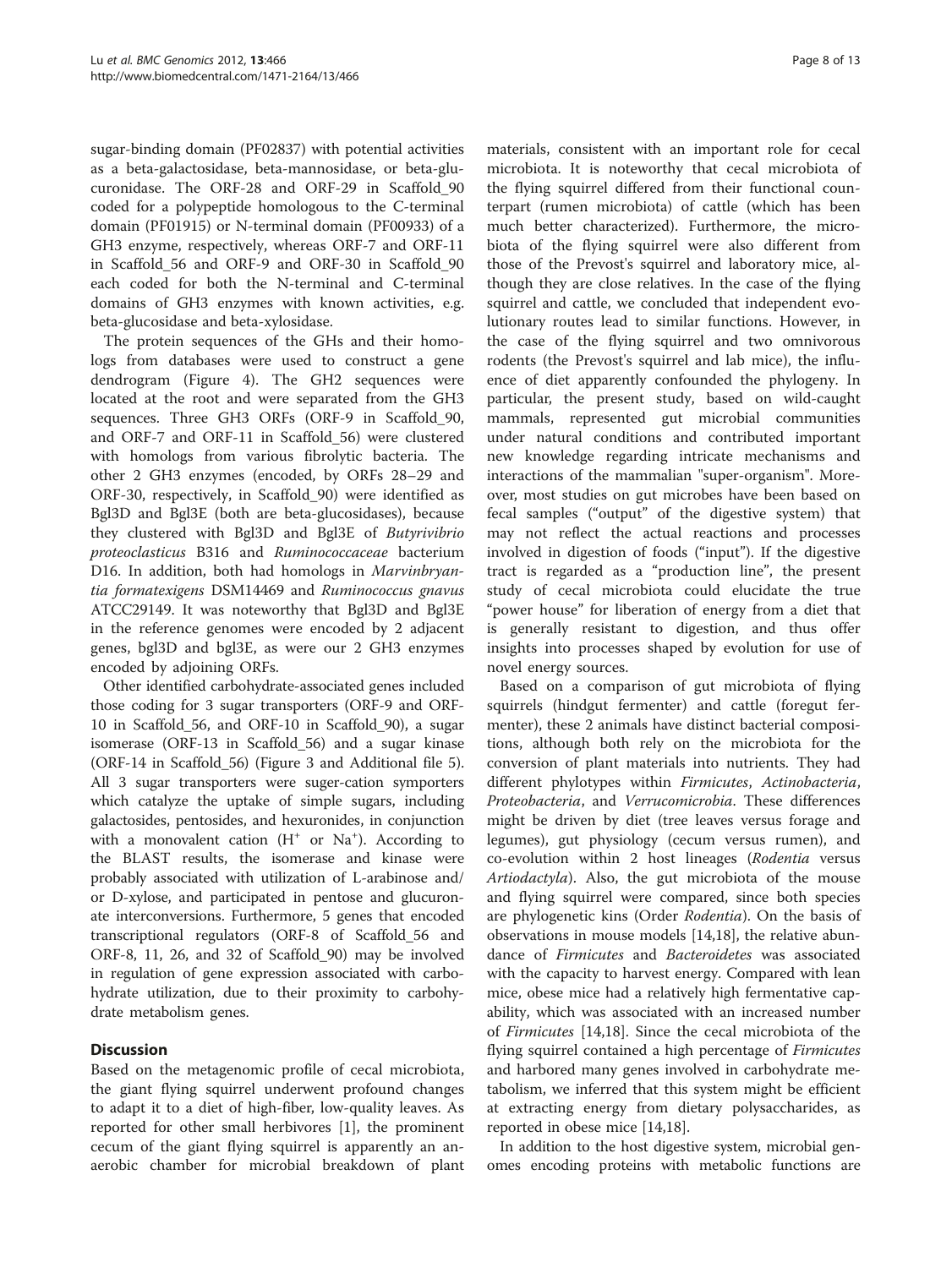responsible for conversion of dietary substances into absorbable nutrients [\[19,20](#page-11-0)]. The present sequence-based study provided a comprehensive method to reconstruct the primary metabolic profile of the cecal microbiota which enables the flying squirrel to survive on a leafbased diet. According to the metagenomic data, the 3 main aspects of this complex degradation system are: 1) Plant polysaccharides are broken down into monosaccharides and disaccharides by various microbial glycoside hydrolases, and these simple sugars are transported into bacterial cells and fermented into short-chain fatty acids (principally butyrate, acetate, propionate, and lactate), which provide energy for the gut epithelium and other tissues [\[1](#page-10-0)[,21\]](#page-11-0). 2) Genes involved in protein biosynthesis were much more abundant than those in protein degradation, consistent with other herbivorous microbiomes [[22](#page-11-0)]. Due to the low protein content of a leaf-based diet, the cecal microbiota of the flying squirrel require specialized mechanism to derive nitrogen from limited sources. In that regard, the cecal microbiome contained genes related to hydrolysis of urea (derived from the host) into ammonia for synthesis of amino acids and derivatives. 3) The cecal microbiota synthesizes several vitamins, especially B-complex vitamins, which may meet the host's need for these compounds [[23](#page-11-0)].

Although several studies have focused on polysaccharide utilization by gut microbiota [\[15,24-27](#page-11-0)], there is a paucity of knowledge regarding gut microbial constituents and their functional interactions with the host, especially in wild animals. According to the CAZy database, multiple enzymes with the ability to catabolize dietary carbohydrates were detected in the cecal microbiome of the flying squirrel. Presumably metagenomic studies on the microbiota of wild herbivores that consume a wide range of plants will provide further insights regarding conversion of plant polysaccharides into monosaccharides. Based on the distribution of CAZy families detected in our fosmid library, we inferred that enzymes for plant oligosaccharide degradation (GH2, GH3, GH29, GH35, and GH39) may be more vital than those for degradation of crystalline cellulose (GH9) in the cecum, because the digesta has already been substantially degraded by physical and chemical digestion before it reaches the cecum. Furthermore, based on functional annotations, it appeared that Firmicutes has an important role in hydrolyzing indigestible dietary polysaccharides, such as components of plant cell walls (e.g. cellulose, xylan and pectin) and undigested starch, consistent with previous reports [[28,29](#page-11-0)].

In general, metagenomic samples from environments with a stable input and turnover of complex plant biomass have a higher abundance of GHs than those from other samples [[30\]](#page-11-0). The GH homologs in our dataset accounted for approximately 1.5% of the total

predicted genes, a similar to that reported in gut metagenomes from the termite, human, and mouse [[30\]](#page-11-0). In addition, the present fosmid library contained more than 16 GH families that were highly diverse; this diversity was comparable to that in other cellulolytic bacterial genomes and metagenome datasets [[15,31,32\]](#page-11-0). In general, sequence-based searches are more efficient than function-based screening in prospecting for novel enzymes, since target genes can be directly discovered from metagenomic datasets using bioinformatics tools [\[33](#page-11-0)]. Although metagenomic approaches were used to quickly annotate various carbohydrate-active enzymes, functional assays will be required for confirmation, since sequence homology does not guarantee functional identity. Considerable additional studies are required to further elucidate and characterize the diverse plant biomass-degrading genes of the cecal microbiome.

High-throughput sequencing has been used to generate numerous gene candidates for biocatalysts; thereafter, their enzymatic activities have been characterized, with a substantial proportion of putative GHs having predicted enzyme activities [\[34\]](#page-11-0). However, most sequence-based metagenomic studies have limitations for downstream cloning and expression of genes, since the coverage is not enough to assemble full-length ORFs, due to the high microbial complexity of most environmental samples [[30\]](#page-11-0). We therefore constructed a fosmid library, in which each clone contained an insert of  $~40$  kb of genomic sequence, long enough to reveal the cluster of genes in a genome, thereby improving characterization of the cecal microbiome. In this study, 2 fosmid inserts representing a total of 60 ORFs were identified as genomic fragments of Firmicutes, the most abundant and diverse phylum among the mammalian indigenous microbial communities [[13](#page-11-0)]. These 2 inserts contained large gene clusters associated with plant polysaccharide utilization, including transcriptional regulators, glycoside hydrolases, sugar transporters, and downstream genes. The genomic arrangement of these 2 fragments verified that genes of associated metabolic pathways typically clustered together [[35\]](#page-11-0). In prokaryotes, functionally related genes tend to form operons; conservation of neighboring genes suggested co-regulation and coexpression [\[36\]](#page-11-0). Based on sequence comparison, our results confirmed co-occurrence of Bgl3D and Bgl3E in several bacterial genomes, consistent with a functional interaction between this pair of GH3 enzymes.

# Conclusions

We characterized cecal microbiota of the flying squirrel, a small wild rodent with unique dietary preferences. On the basis of functional profiles, we inferred that microbial metabolism greatly contributed to intestinal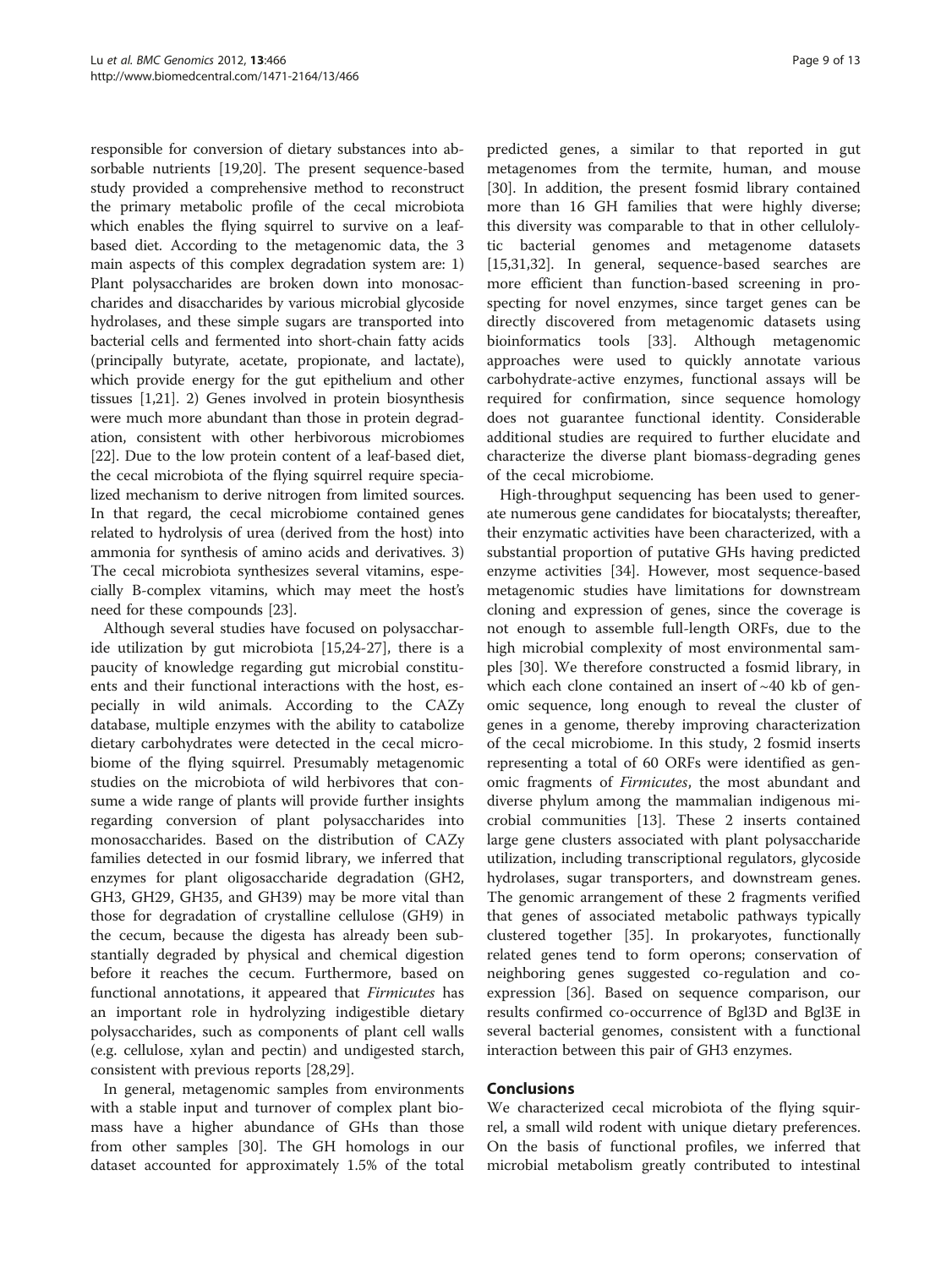functions, including degradation of carbohydrates, metabolism of proteins, and synthesis of vitamins. Furthermore, since 33 polysaccharide-degrading enzymes and 2 large genomic fragments containing a series of carbohydrate-associated genes were identified, we concluded that cecal microbiota have great metabolic potential for converting diverse plant materials into absorbable nutrients. Although the present study was based on metagenomic analysis of a limited number of samples, these findings are a valuable first-step exploration of cecal microbial diversity and functions in wildcaught flying squirrels. Further screening of novel enzymes degrading plant polysaccharides and metatranscriptomic analysis could enhance our knowledge of how plant biomass is processed by wild folivorous animals, in association with their symbiotic microbial community.

# Methods

# Sample collection and intestinal measurements

Five mature Formosan white-faced flying squirrels (Petaurista alborufus lena), 2 males (FS1 and FS5) and 3 females (FS2, FS3 and FS4), were collected from the mountains of Taiwan, where this species is common and not protected. The collecting permit (No. 0990007029) was granted by Yushan National Park Headquarters. Sampling (collection of specimens and tissues) and experiments were conducted in accordance with the Wildlife Conservation Act [\[37](#page-11-0)]. Body weight and length of FS1-FS4 were determined. The weight and length (with contents included) of the small intestine, cecum, and large intestine, were dissected from their mesentery, laid in a straight line, and measured with a 30-cm ruler. Immediately thereafter, cecal contents were removed and placed in RNAlater (Applied Biosystems, Foster City, CA, USA) for further processing. Flying squirrels FS1 and FS2 were used for 16S rRNA gene library construction, whereas FS3 and FS4 were used for analyzing food bolus particle size (data not included). The cecal sample of FS5 was preserved in RNAlater immediately after death to provide abundant, high-quality DNA for characterizing the cecal metagenome.

# DNA extraction of gut microbes

Cecal contents were centrifuged (14,000 x g for 10 min) to remove RNAlater and re-suspended in PBS solution. The suspension was prefiltered through 20-μm nylon net filters (Millipore, Bedford, MA, USA) to trap large debris, followed by a series of filters (12-, 10-, 8-, and 5- μm Isopore membrane filters; Millipore) to remove eukaryotic cells, and the filtrate was centrifuged (14,000 x g for 10 min) to pellet prokaryotic cells. High molecular weight DNA was extracted using Wilson's protocol [[38](#page-11-0)], but with an additional 30 min of lysozyme digestion (5 mg/ mL final concentration) at 37°C to lyse prokaryotic cells.

# Construction, sequencing, and phylogenetic analysis of 16S rRNA gene libraries

Two 16S rRNA gene libraries of cecal samples from 1 male (FS1) and 1 female (FS2) were constructed. The PCR reaction was performed using universal bacterial primers 8F (AGAGTTTGATCMTGGCTCAG) and 1492R (GGYTACCTTGTTACGACTT) with Ex Taq polymerase (Takara, Shiga, Japan), under the following conditions: 94°C for 2 min; 25 cycles of 94°C for 30 s, 54°C for 30 s, 72°C for 2 min, and finally 72°C for 10 min. The PCR products were ligated into the yT&A vector (Yeastern, Taipei, Taiwan) and transformation of E. coli was performed according to the manufacturer's instructions. Positive colonies  $(n = 1,000)$  were picked and sequenced using ABI BigDye Terminator on ABI 3730xl sequencers (Applied Biosystems) and sequences were trimmed and edited using the Sequencher program (Gene Code Corporation, Ann Arbor, MI, USA). A total of 960 partial sequences (> 700 bp) were aligned and clustered into Operational Taxonomic Units (OTUs) based on their sequence similarity. Chao1 diversity and rarefaction were generated using the QIIME pipeline [\[39\]](#page-11-0). For comparison, 16S rRNA gene sequences from fecal samples of mammals [[13](#page-11-0)], the mouse cecum [\[14\]](#page-11-0) and the bovine rumen [[15](#page-11-0)] were used for analyses of bacterial composition and community clustering. Statistical differences in proportions of bacterial phylum were determined by Pearson's chi-square test  $(X^2)$ . A distance-matrix for large alignments was created using the PHYLIP-DNADIST program [\[40](#page-11-0)], based on Jukes-Cantor models of nucleotide evolution. A phylogenetic tree was generated using FastTree [\[41](#page-11-0)] for UniFrac analyses [[42\]](#page-11-0) embedded in the QIIME pipeline [\[39](#page-11-0)].

# Fosmid library construction and sequencing

A fosmid library of the cecal sample from FS5 was constructed using a CopyControl™ Fosmid Library Production Kit and the pCC2FOS™ vector (Epicentre, Madison, WI, USA), according to the manufacturer's instructions. Insert sizes of randomly selected fosmid clones were determined by Not1 restriction and gel electrophoresis. A total of 4,704 fosmid clones (average insert size, 30– 40 kb) were obtained, representing a total of approximately 188 Mb of metagenomic fragments. End-sequences from all fosmid clones were obtained by Sanger sequencing from 1 end, using the T7 primer (TAATACGACTCACTA TAGGG) on ABI 3730xl sequencers (Applied Biosystems). Inserts of 100 randomly selected fosmid clones were subjected to paired-end pyrosequencing (Genome Sequencer FLX System, Roche/454 Life Sciences, Branford, CT, USA).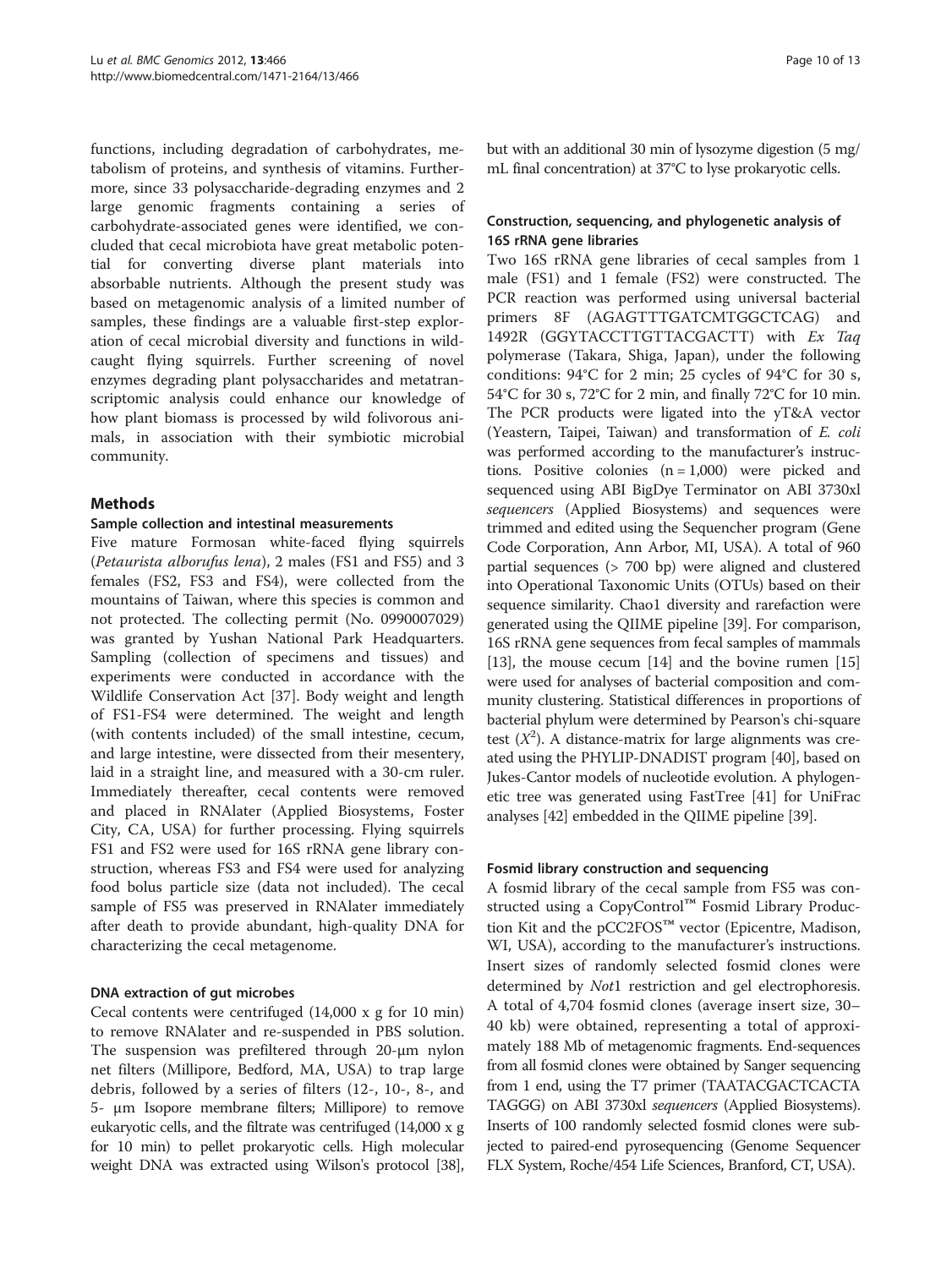# <span id="page-10-0"></span>Analyses of fosmid end-sequences

Fosmid end-sequences were trimmed with SeqTrim software [\[43](#page-11-0)]; a total of 3,473 high-quality sequences were obtained for further analyses. Open reading frames (ORFs) were assigned using MetaGeneMark [[44\]](#page-11-0) and annotated by MG-RAST ( $[45]$  $[45]$  using a cut-off value < 1e-5, according to the SEED subsystems [[16\]](#page-11-0). Detailed information regarding protein functions and classifications was provided by similarity searches using BLAST (cutoff value < 1e-5) in the following databases: (1) NCBI nr database [[46\]](#page-11-0); (2) eggNOG database [[47](#page-11-0)]; (3) KEGG database [\[48](#page-11-0)]; and (4) Pfam database [[49\]](#page-11-0). In addition, carbohydrate-active enzymes were detected with a CAZymes Analysis Toolkit [[50\]](#page-11-0) using sequence-based (cut-off value < 1e-40) and Pfam-based (cut-off value < 1e-5) annotation, according to the CAZy database [\[17\]](#page-11-0).

# Analyses of fosmid inserts containing carbohydrateassociated genes

Pyrosequencing paired-end reads were assembled into community metagenomes using the GS De Novo Assembler program (Roche/454 Life Sciences). Assembly of 157 Mb raw sequences resulted in 125 scaffolds, with the average coverage =  $52$  and the N50 scaffold length = 38 kb. The ORF prediction and annotation for each scaffold were performed as described in the analysis of fosmid end-sequences. A search for non-coding RNA sequences was performed against an in-house database compiled from the following databases: SILVA [[51](#page-11-0)], RDP [[52\]](#page-11-0), Greengenes [\[53](#page-11-0)], and Rfam [\[54](#page-12-0)]. In addition, a search for tRNAs was performed using tRNAscan-SE [[55\]](#page-12-0). In this dataset, two large scaffolds (both > 30 kb), each containing 3 carbohydrate-active enzymes, were chosen for further analyses. A distance dendrogram of protein-coding genes was reconstructed with the neighbor-joining method (1,000 bootstrap replications) using MEGA 5 software [\[56](#page-12-0)].

# GenBank accession numbers

The following gene sequence data were uploaded to GenBank: 16S rRNA [JQ335999-JQ336958]; fosmid endsequence [JS583577-JS587049]; and fosmid insert sequence [JQ335997-JQ335998].

# Additional files

[Additional file 1:](http://www.biomedcentral.com/content/supplementary/1471-2164-13-466-S1.pdf) Rarefaction curves of observed species (a) and Chao1 diversity (b).

[Additional file 2:](http://www.biomedcentral.com/content/supplementary/1471-2164-13-466-S2.pdf) Principal Coordinates Analysis (PCoA) based on the UniFrac metric comparing the phylogenetic composition of various gut microbiota. FS1 and FS2 represent cecal microbiota of 2 flying squirrels; M1, M2, and M3 represent cecal microbiota of 3 mice [14]; C8, C64, and C71 represent rumen microbiota of 3 cattle [15].

[Additional file 3:](http://www.biomedcentral.com/content/supplementary/1471-2164-13-466-S3.pdf) Functional categories of the cecal microbiota of the flying squirrel, according to the COG database.

[Additional file 4:](http://www.biomedcentral.com/content/supplementary/1471-2164-13-466-S4.pdf) Functional categories of the cecal microbiota of the flying squirrel, according to the KEGG database.

[Additional file 5:](http://www.biomedcentral.com/content/supplementary/1471-2164-13-466-S5.pdf) Putative functions and taxonomic assignments of predicted ORFs of 2 fosmid inserts: Scaffold\_56 (GenBank: JQ335997) and Scaffold\_90 (GenBank: JQ335998).

#### **Abbreviations**

CAZy: Carbohydrate-Active enZYmes; CBM: Carbohydrate-binding modules; CE: Carbohydrate esterase; COG: Clusters of Orthologous Groups of proteins; GH: Glycoside hydrolase; GI: Gastrointestinal; KEGG: Kyoto Encyclopedia of Genes and Genomes; MG-RAST: Meta Genome Rapid Annotation using Subsystem Technology; NCBI-nr: Non-redundant protein database of National Center for Biotechnology Information; ORF: Open reading frame; OTU: Operational Taxonomic Unit; PCoA: Principal coordinates analysis; Pfam: Database of protein families.

#### Competing interests

The authors declare that they have no competing interests.

#### Authors' contributions

HP Lu, CH Hsieh and HT Yu conceived the study design; HP Lu and HT Yu collected the samples; HP Lu, SW Huang, and M Wu did the molecular experiments and sequencing; YB Wang, CY Lin and M Wu carried out the bioinformatics analyses; and HP Lu and HT Yu wrote the first draft. All authors contributed to data interpretation and preparation of the final manuscript. All authors read and approved the final manuscript.

#### Acknowledgements

The authors acknowledge technical services provided by the Sequencing Core Facility of the National Yang-Ming University Genome Research Center (YMGC), Taiwan, ROC, and the Genomics Core Facility of the University of Virginia, USA. This work was supported by the National Science Council of Taiwan, ROC by grants NSC97-2621-B-002-005-MY3 and 98-2321-B-002-033 to HT Yu.

#### Author details

<sup>1</sup>Institute of Zoology and Department of Life Science, National Taiwan University, Taipei, Taiwan, ROC. <sup>2</sup>Institute of Information Science, Academia Sinica, Taipei, Taiwan. <sup>3</sup>Department of Biology, University of Virginia Charlottesville, VA 22904, USA. <sup>4</sup>Institute of Oceanography, National Taiwan University, Taipei, Taiwan. <sup>5</sup>Institute of Ecology and Evolutionary Biology, National Taiwan University, Taipei, Taiwan. <sup>6</sup>Genome and Systems Biology Degree Program, National Taiwan University, Taipei, Taiwan, ROC.

#### Received: 10 February 2012 Accepted: 7 September 2012 Published: 10 September 2012

#### References

- 1. Stevens CE, Hume ID: Contributions of microbes in vertebrate gastrointestinal tract to production and conservation of nutrients. Physiol Rev 1998, 78:393–427.
- 2. Mackie RI: Mutualistic fermentative digestion in the gastrointestinal tract: diversity and evolution. Integr Comp Biol 2002, 42:319–326.
- 3. Morrison M, Pope PB, Denman SE, McSweeney CS: Plant biomass degradation by gut microbiomes: more of the same or something new? Curr Opin Biotech 2009, 20:358–363.
- 4. Yang X, Xie L, Li YX, Wei CC: More than 9,000,000 unique genes in human Gut bacterial community: estimating gene numbers inside a human body. PLoS One 2009, 4:e6074.
- 5. Kuo CC, Lee LL: Food availability and food habits of Indian giant flying squirrels (Petaurista philippensis) in Taiwan. J Mammal 2003, 84:1330–1340.
- 6. Lee PF, Progulske DR, Lin YS: Ecological studies on two sympatric Petaurista species in Taiwan. Bulletin of the Institute of Zoology, Academia Sinica 1986, 25:113–124.
- 7. Hume ID: Invited perspectives in physiological zoology optimal digestive strategies in mammalian herbivores. Physiol Zool 1989, 62:1145–1163.
- 8. Coley PD, Barone JA: Herbivory and plant defenses in tropical forests. Annu Rev Ecol Syst 1996, 27:305–335.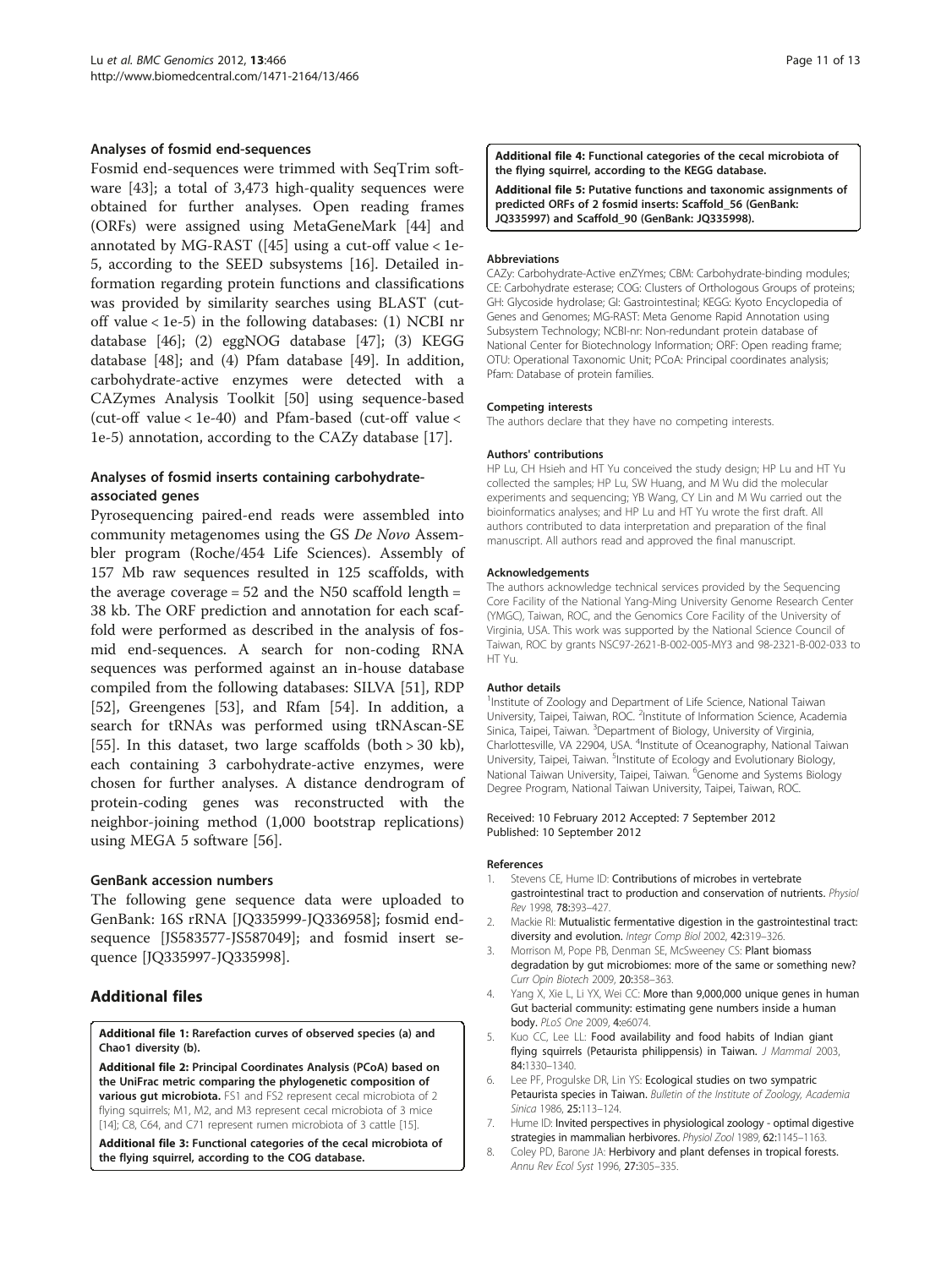- <span id="page-11-0"></span>9. Hume ID: Digestive strategies of mammals. Acta Zoologica Sinica 2002, 48:1–19.
- 10. Shinzato N, Muramatsu M, Matsui T, Watanabe Y: Phylogenetic analysis of the gut bacterial microflora of the fungus-growing termite Odontotermes formosanus. Biosci Biotech Bioch 2007, 71:906–915.
- 11. Tuohy KM, Gougoulias C, Shen Q, Walton G, Fava F, Ramnani P: Studying the human gut microbiota in the trans-omics era - focus on metagenomics and metabonomics. Curr Pharm Design 2009, 15:1415–1427.
- 12. Campbell JL, Eisemann JH, Williams CV, Glenn KM: Description of the gastrointestinal tract of five lemur species: Propithecus tattersalli, Propithecus verreauxi coquereli, Varecia variegata, Hapalemur griseus, and Lemur catta. Am J Primatol 2000, 52:133–142.
- 13. Ley RE, Hamady M, Lozupone C, Turnbaugh PJ, Ramey RR, Bircher JS, Schlegel ML, Tucker TA, Schrenzel MD, Knight R, Gordon JI: Evolution of mammals and their gut microbes. Science 2008, 320:1647–1651.
- 14. Ley RE, Backhed F, Turnbaugh P, Lozupone CA, Knight RD, Gordon JI: Obesity alters gut microbial ecology. Proc Natl Acad Sci USA 2005, 102:11070–11075.
- 15. Brulc JM, Antonopoulos DA, Miller MEB, Wilson MK, Yannarell AC, Dinsdale EA, Edwards RE, Frank ED, Emerson JB, Wacklin P, et al: Gene-centric metagenomics of the fiber-adherent bovine rumen microbiome reveals forage specific glycoside hydrolases. Proc Natl Acad Sci USA 2009, 106:1948–1953.
- 16. Overbeek R, Begley T, Butler RM, Choudhuri JV, Chuang HY, Cohoon M, de Crecy-Lagard V, Diaz N, Disz T, Edwards R, et al: The subsystems approach to genome annotation and its use in the project to annotate 1000 genomes. Nucleic Acids Res 2005, 33:5691–5702.
- 17. Cantarel BL, Coutinho PM, Rancurel C, Bernard T, Lombard V, Henrissat B: The carbohydrate-active EnZymes database (CAZy): an expert resource for glycogenomics. Nucleic Acids Res 2009, 37:D233–D238.
- 18. Turnbaugh PJ, Ley RE, Mahowald MA, Magrini V, Mardis ER, Gordon JI: An obesity-associated gut microbiome with increased capacity for energy harvest. Nature 2006, 444:1027–1031.
- 19. Egert M, de Graaf AA, Smidt H, de Vos WM, Venema K: Beyond diversity: functional microbiomics of the human colon. Trends Microbiol 2006, 14:86–91.
- 20. Frank DN, Pace NR: Gastrointestinal microbiology enters the metagenomics era. Curr Opin Gastroen 2008, 24:4–10.
- 21. Cummings JH, Macfarlane GT: Role of intestinal bacteria in nutrient metabolism. JPEN J Parenter Enteral Nutr 1997, 21:357–365.
- 22. Muegge BD, Kuczynski J, Knights D, Clemente JC, Gonzalez A, Fontana L, Henrissat B, Knight R, Gordon JI: Diet drives convergence in gut microbiome functions across mammalian phylogeny and within humans. Science 2011, 332:970–974.
- 23. Resta SC: Effects of probiotics and commensals on intestinal epithelial physiology: implications for nutrient handling. J Physiol-London 2009, 587:4169–4174.
- 24. Flint HJ, Bayer EA, Rincon MT, Lamed R, White BA: Polysaccharide utilization by gut bacteria: potential for new insights from genomic analysis. Nat Rev Microbiol 2008, 6:121–131.
- 25. Ferrer M, Martinez-Abarca F, Golyshin PN: Mining genomes and 'metagenomes' for novel catalysts. Curr Opin Biotech 2005, 16:588–593.
- 26. Gong JH, Si WD, Forster RJ, Huang RL, Yu H, Yin YL, Yang CB, Han YM: 16S rRNA gene-based analysis of mucosa-associated bacterial community and phylogeny in the chicken gastrointestinal tracts: from crops to ceca. FEMS Microbiol Ecol 2007, 59:147–157.
- 27. Qu A, Brulc JM, Wilson MK, Law BF, Theoret JR, Joens LA, Konkel ME, Angly F, Dinsdale EA, Edwards RA, et al: Comparative metagenomics reveals host specific metavirulomes and horizontal gene transfer elements in the chicken cecum microbiome. PLoS One 2008, 3:e2945.
- 28. Flint HJ, Bayer EA: Plant cell wall breakdown by anaerobic microorganisms from the mammalian digestive tract. Ann Ny Acad Sci 2008, 1125:280–288.
- 29. Wallace RJ: Gut microbiology broad genetic diversity, yet specific metabolic niches. Animal 2008, 2:661–668.
- 30. Li LL, McCorkle SR, Monchy S, Taghavi S, van der Lelie D: Bioprospecting metagenomes: glycosyl hydrolases for converting biomass. Biotechnol Biofuels 2009, 2:10.
- 31. Warnecke F, Luginbuhl P, Ivanova N, Ghassemian M, Richardson TH, Stege JT, Cayouette M, McHardy AC, Djordjevic G, Aboushadi N, et al:

Metagenomic and functional analysis of hindgut microbiota of a woodfeeding higher termite. Nature 2007, 450:560–U517.

- 32. Zhao SG, Wang JQ, Bu DP, Liu KL, Zhu YX, Dong ZY, Yu ZT: Novel glycoside hydrolases identified by screening a Chinese holstein dairy cow rumen-derived metagenome library. Appl Environ Microbiol 2010, 76:6701–6705.
- 33. Singh B, Gautam SK, Verma V, Kumar M, Singh B: Metagenomics in animal gastrointestinal ecosystem: Potential biotechnological prospects. Anaerobe 2008, 14:138–144.
- 34. Hess M, Sczyrba A, Egan R, Kim TW, Chokhawala H, Schroth G, Luo S, Clark DS, Chen F, Zhang T, et al: Metagenomic discovery of biomass-degrading genes and genomes from cow rumen. Science 2011, 331:463–467.
- Galperin MY, Koonin EV: Who's your neighbor? New computational approaches for functional genomics. Nat Biotechnol 2000, 18:609–613.
- 36. Gabaldon T, Huynen MA: Prediction of protein function and pathways in the genome era. Cell Mol Life Sci 2004, 61:930–944.
- 37. Wildlife conservation act. [http://law.moj.gov.tw/Eng/LawClass/LawAll.aspx?](http://law.moj.gov.tw/Eng/LawClass/LawAll.aspx?PCode=M0120001) [PCode=M0120001.](http://law.moj.gov.tw/Eng/LawClass/LawAll.aspx?PCode=M0120001)
- 38. Preparation of genomic DNA from bacteria. [http://www.currentprotocols.](http://www.currentprotocols.com/protocol/mb0204) [com/protocol/mb0204.](http://www.currentprotocols.com/protocol/mb0204)
- 39. Caporaso JG, Kuczynski J, Stombaugh J, Bittinger K, Bushman FD, Costello EK, Fierer N, Pena AG, Goodrich JK, Gordon JI, et al: QIIME allows analysis of high-throughput community sequencing data. Nat Methods 2010, 7:335–336.
- 40. Lim A, Zhang LX: WebPHYLIP: a web interface to PHYLIP. Bioinformatics 1999, 15:1068–1069.
- 41. Price MN, Dehal PS, Arkin AP: FastTree: computing large minimum evolution trees with profiles instead of a distance matrix. Mol Biol Evol 2009, 26:1641–1650.
- 42. Lozupone C, Knight R: UniFrac: a new phylogenetic method for comparing microbial communities. Appl Environ Microbiol 2005, 71:8228–8235.
- 43. Falgueras J, Lara AJ, Fernandez-Pozo N, Canton FR, Perez-Trabado G, Claros MG: SeqTrim: a high-throughput pipeline for pre-processing any type of sequence read. BMC Bioinforma 2010, 11:38.
- 44. Zhu W, Lomsadze A, Borodovsky M: Ab initio gene identification in metagenomic sequences. Nucleic Acids Res 2010, 38:e132.
- 45. Meyer F, Paarmann D, D'Souza M, Olson R, Glass EM, Kubal M, Paczian T, Rodriguez A, Stevens R, Wilke A, et al: The metagenomics RAST server - a public resource for the automatic phylogenetic and functional analysis of metagenomes. BMC Bioinforma 2008, 9:386.
- 46. Sayers EW, Barrett T, Benson DA, Bolton E, Bryant SH, Canese K, Chetvernin V, Church DM, DiCuccio M, Federhen S, et al: Database resources of the national center for biotechnology information. Nucleic Acids Res 2010, 38:D5–D16.
- 47. Muller J, Szklarczyk D, Julien P, Letunic I, Roth A, Kuhn M, Powell S, Von Mering C, Doerks T, Jensen LJ, Bork P: eggNOG v2.0: extending the evolutionary genealogy of genes with enhanced non-supervised orthologous groups, species and functional annotations. Nucleic Acids Res 2010, 38:D190–D195.
- 48. Kanehisa M, Goto S: KEGG: kyoto encyclopedia of genes and genomes. Nucleic Acids Res 2000, 28:27–30.
- 49. Finn RD, Mistry J, Tate J, Coggill P, Heger A, Pollington JE, Gavin OL, Gunasekaran P, Ceric G, Forslund K, et al: The Pfam protein families database. Nucleic Acids Res 2010, 38:D211–D222.
- 50. Park BH, Karpinets TV, Syed MH, Leuze MR, Uberbacher EC: CAZymes Analysis Toolkit (CAT): web service for searching and analyzing carbohydrate-active enzymes in a newly sequenced organism using CAZy database. Glycobiology 2010, 20:1574–1584.
- 51. Pruesse E, Quast C, Knittel K, Fuchs BM, Ludwig WG, Peplies J, Glockner FO: SILVA: a comprehensive online resource for quality checked and aligned ribosomal RNA sequence data compatible with ARB. Nucleic Acids Res 2007, 35:7188–7196.
- 52. Cole JR, Wang Q, Cardenas E, Fish J, Chai B, Farris RJ, Kulam-Syed-Mohideen AS, McGarrell DM, Marsh T, Garrity GM, Tiedje JM: The ribosomal database project: improved alignments and new tools for rRNA analysis. Nucleic Acids Res 2009, 37:D141–D145.
- 53. DeSantis TZ, Hugenholtz P, Larsen N, Rojas M, Brodie EL, Keller K, Huber T, Dalevi D, Hu P, Andersen GL: Greengenes, a chimera-checked 16S rRNA gene database and workbench compatible with ARB. Appl Environ Microbiol 2006, 72:5069–5072.